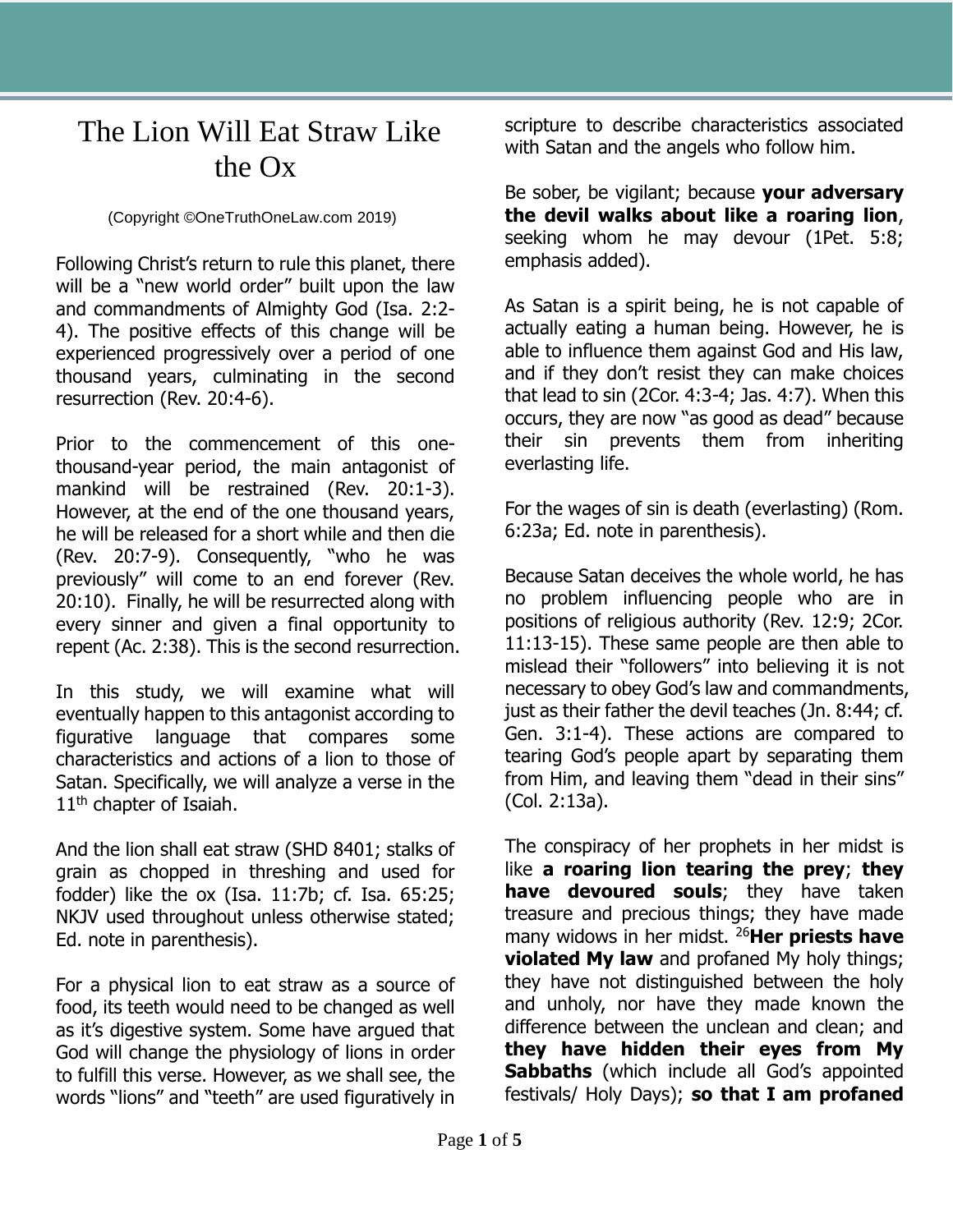**among them** (Eze. 22:25-26; Ed. note in parenthesis; emphasis added).

**There is a generation whose teeth are like swords**, and whose fangs are like knives to devour the poor from off the earth, and the needy from among men (Prov. 30:14; emphasis added).

Satan's ability to use human beings against each other is compared to the destructive power of a lion's teeth.

My soul is among lions; I lie among **the sons of men** who are set on fire, **whose teeth are spears and arrows** (Ps. 57:4a; emphasis added).

And where there are teeth, there are also tongues that can cause pain and destruction.

…..and their tongue a sharp sword (Ps. 57:4b).

Look also at ships: although they are so large and are driven by fierce winds, they are turned by a very small rudder wherever the pilot desires. <sup>5</sup>Even so the tongue is a little member and boasts great things. See how great a forest a little fire kindles! <sup>6</sup>And the tongue is a fire, a world of iniquity. The tongue is so set among our members that it defiles the whole body, and sets on fire the course of nature; and it is set on fire by hell (Gr. *gehenna*; those whose actions have already condemned them to a burning garbage heap). <sup>7</sup>For every kind of beast and bird, of reptile and creature of the sea, is tamed and has been tamed by mankind. <sup>8</sup>But **no man can tame the tongue**. **It is an unruly evil, full of deadly poison**. <sup>9</sup>With it we bless our God and Father, and **with it we curse men**, who have been made in the likeness of God. <sup>10</sup>Out of the same mouth proceed blessing and cursing… (Jas. 3:4-10a; Ed. note in parenthesis; emphasis added).

Two of Satan's instruments are described by God as the king of Assyria and the king of Babylon who are compared to lions capable of devouring Israel.

Israel is like scattered sheep; the lions have driven him away. First the king of Assyria devoured him; now at last this Nebuchadnezzar king of Babylon has broken his bones (Jer. 50:17).

The religious practices associated with these two lions were absorbed by the nation of Israel and continue to negatively affect their peoples to this day (see study: Placing God's Name on Pagan Practices).

Anyone who exposes the lies of Satan and his minions, is compared to an individual who "breaks the fangs of the wicked".

I (Job) was eyes to the blind, and I was feet to the lame.  $^{16}I$  was a father to the poor, and I searched out the case that I did not know. <sup>17</sup>**I broke the fangs of the wicked**, **and plucked the victim from his teeth** (Job 29:15-17; Ed. note in parenthesis; emphasis added).

The action of "gnashing one's teeth" is not a positive picture. Instead, it can be associated with harming another person. In a biblical sense, this would include causing harm both physically and spiritually.

With ungodly mockers at feasts, **they gnashed at me with their teeth**. <sup>17</sup>Lord, how long will You look on? Rescue me from their destruction, **my precious life from the lions** (Ps. 35:16-17; emphasis added).

The wicked plots against the just, and **gnashes at him with his teeth**. <sup>13</sup>The Lord laughs at him, for He sees that his day (of judgment) is coming. <sup>14</sup>The wicked have drawn the sword (of their tongue; cf. Ps. 57:4b), and have bent their bow,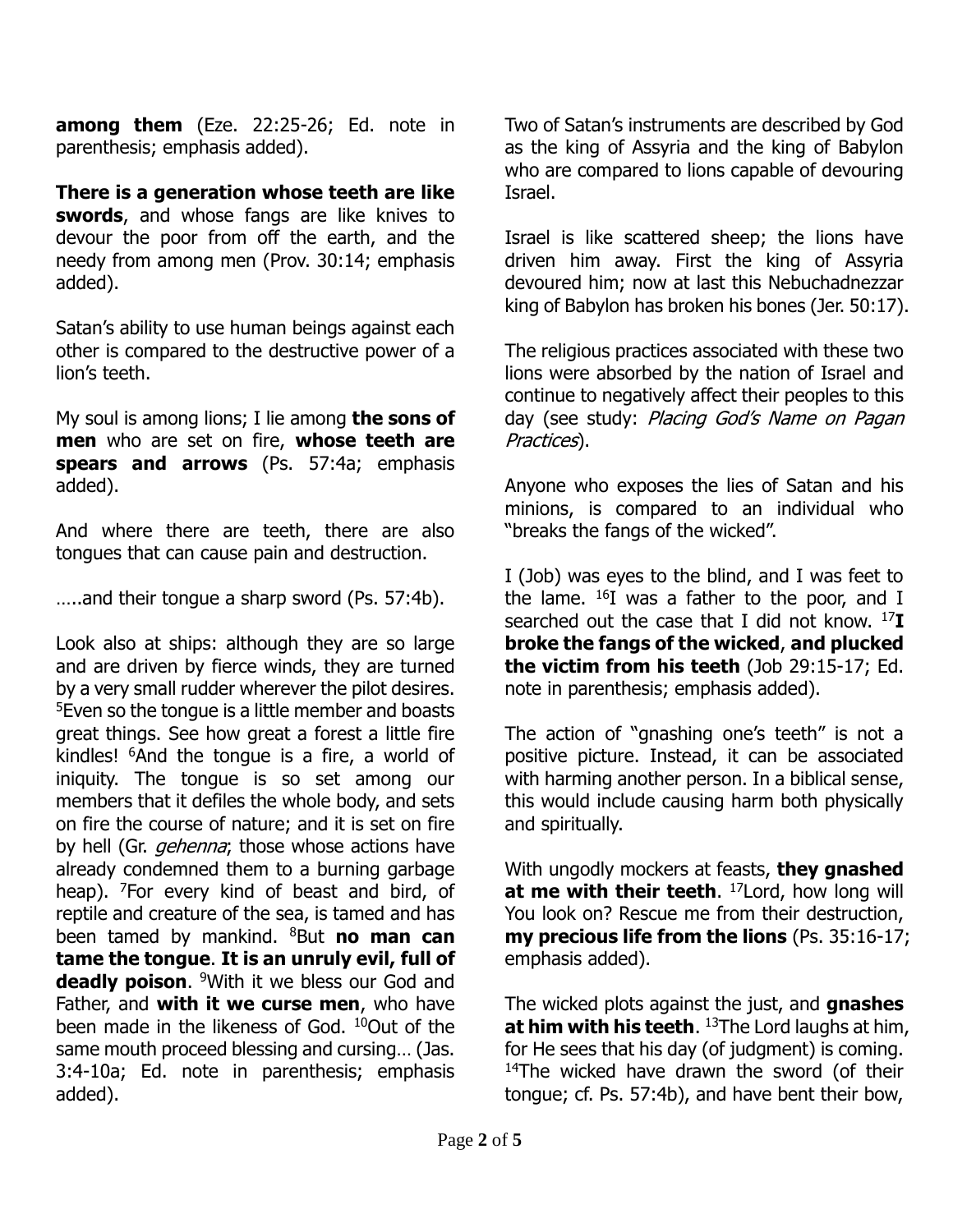to cast down the poor and needy, to slay those who are of upright conduct (Ps. 37:12-14; Ed. notes in parentheses; emphasis added).

It was no different during the time of Christ's ministry when he exposed the self-serving actions of the Jewish religious leaders that caused more harm than good.

Woe to you, scribes and Pharisees, hypocrites! For **you devour widow's houses**, and for a pretense make long prayers. Therefore you will receive greater condemnation (Mt. 23:14; emphasis added).

For Moses said, "Honor your father and your mother", and, "he who curses father or mother, let him be put to death."  $11$ But you say, if a man says to his father or mother, "Whatever profit you might have received from me is Corban" - that is, dedicated to the temple; <sup>12</sup>and **you no longer let him do anything for his father or his mother,** <sup>13</sup>making the word of God of no effect through your tradition which you have handed down. And many such things you do (Mk. 7:10- 13; emphasis added).

Even though human religious authorities may use and abuse their followers, Almighty God ultimately saves His true servants from the damage caused by the teeth and tongues of these false teachers.

Blessed be **the Lord, who has not given us as prey to their teeth**. <sup>7</sup>Our soul has escaped as a bird from the snare of the fowlers; the snare is broken, and we have escaped.  $8$ Our help is in the name of the Lord, who made heaven and earth (Ps. 124:6-8; emphasis added).

But the Lord stood with me (Paul) and strengthened me, so that the message might be preached fully through me, and that all the Gentiles might hear. And **I was delivered out**  **of the mouth of the lion.** <sup>18</sup>**And the Lord will deliver me from every evil work** and preserve me for his heavenly kingdom. To him be glory forever and ever. Amen! (2Tim. 4:17-18; Ed. note in parenthesis; emphasis added).

In battles that occur in association with God's future judgment, fallen angels are pictured as having teeth like lions. This figurative language is meant to connect these angels with the damage they have caused to others.

And the shape of the locusts was like horses prepared for battle; and on their heads were crowns of something like gold, and their faces were like the faces of men. <sup>8</sup>They had hair like women's hair, and **their teeth were like lion's teeth** (Rev. 9:7-8; emphasis added).

Satan and his fallen angels persecute and falsely accuse God's true servants, and this action is compared to "tearing like a lion".

O Lord my God, in You I put my trust; save me from all those who persecute me; and deliver me, <sup>2</sup>Lest **they tear me like a lion, rending me in pieces**…. (Ps. 7:1-2a; emphasis added; emphasis added).

Now salvation, and strength, and the kingdom of our God, and the power of His Christ have come, for **the accuser of our brethren, who accused them before our God day and night**, has been cast down (Rev. 12:10b; emphasis added).

By understanding that God frequently uses figurative language, it is clear that fallen angels influenced the attitudes of those people responsible for plotting to kill Jesus Christ. At one point they are compared to lions because of the damage they are capable of causing.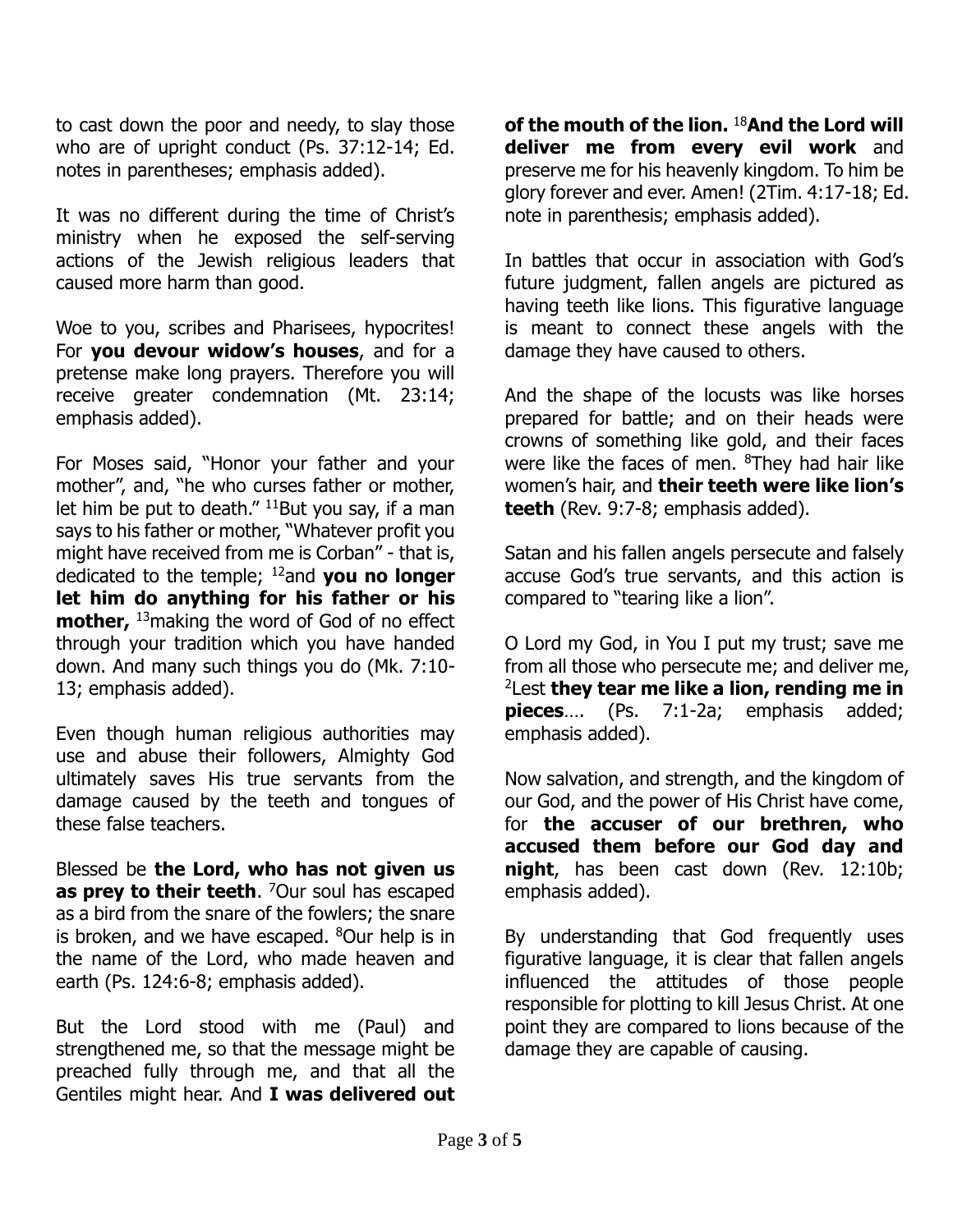**They have opened their mouths at Me as a raging and roaring lion**. <sup>14</sup>I am poured out like water, and all my bones are out of joint; My heart is like wax; it has melted within Me. <sup>15</sup>My strength is dried up like a potsherd, and My tongue clings to My jaws; You have brought Me to the dust of death (Ps. 22:13-15; emphasis added).

Ironically, Satan quoted a section of scripture from Psalm 91:11-12 when he was tempting Jesus Christ in Matthew 4:6, but he stopped short of the next verse which describes "Christ trampling Satan underfoot". However, this connection cannot be made unless the reader understands how God uses figurative language.

**You** (Christ) **shall tread upon the lion** and the cobra, **the young lion and the serpent you shall trample underfoot** (Ps. 91:13; cf. Lk. 10:19; Rom. 16:20; Ed. note in parenthesis; emphasis added).

By understanding figurative language, it is clear that God describes Satan as a ruler and a wicked individual who oppresses those who are under his power.

**Like a roaring lion** and a charging bear **is a wicked ruler over poor people** (Prov. 28:15; emphasis added).

Due to Satan's wickedness God regards him as "unclean", and in this condition he will not be allowed to influence mankind after Christ's return to rule this planet. This is the context of the following verses:

A highway shall be there, and a road, and it shall be called the Highway of Holiness. **The unclean shall not pass over it**, but it shall be for others. Whoever walks the road, although a fool (due to Satan's previous deceptions), shall not go astray. <sup>9</sup>**No lion shall be there**, nor shall any ravenous beast go up on it; it shall not be found there. But the redeemed shall walk there (Isa. 35:8-9; Ed. note in parenthesis; emphasis added).

Going back to the beginning of this subject, Isaiah foretold a time when the figurative lion representing Satan would no longer "tear with his teeth". Instead, he would coexist with other creatures and cause them no harm. In essence, the nature of this lion will be completely transformed, or more specifically "reformed", in the case of Satan. This transformation is pictured through an experience that Samson had, which then inspired him to create a riddle about it.

So Samson went down to Timnah with his father and mother, and came to the vineyards of Timnah. Now to his surprise, **a young lion came roaring against him**. <sup>6</sup>And the Spirit of the Lord came mightily upon him, and **he tore the lion apart as one would have torn apart a young goat**, though he had nothing in his hand. But he did not tell his father or his mother what he had done.  $7$ Then he went down and talked with the woman, and she pleased Samson well. <sup>8</sup>After some time, when he returned to get her, **he turned aside to see the carcass of the lion. And behold, a swarm of bees and honey were in the carcass of the lion**. <sup>9</sup>**He took some of it in his hands and went along, eating**. When he came to his father and mother, he gave some to them, and they also ate. But he did not tell them that he had taken the honey out of the carcass of the lion.  $10$ So his father went down to the woman. And Samson gave a feast there, for young men used to do so.  $11$ And it was so, when they saw him, that they brought thirty companions to be with him. <sup>12</sup>Then Samson said to them, "Let me pose a riddle to you. If you can correctly solve and explain it to me within the seven days of the feast, then I will give you thirty linen garments and thirty changes of clothing.  $13$ But if you cannot explain it to me, then you shall give me thirty linen garments and thirty